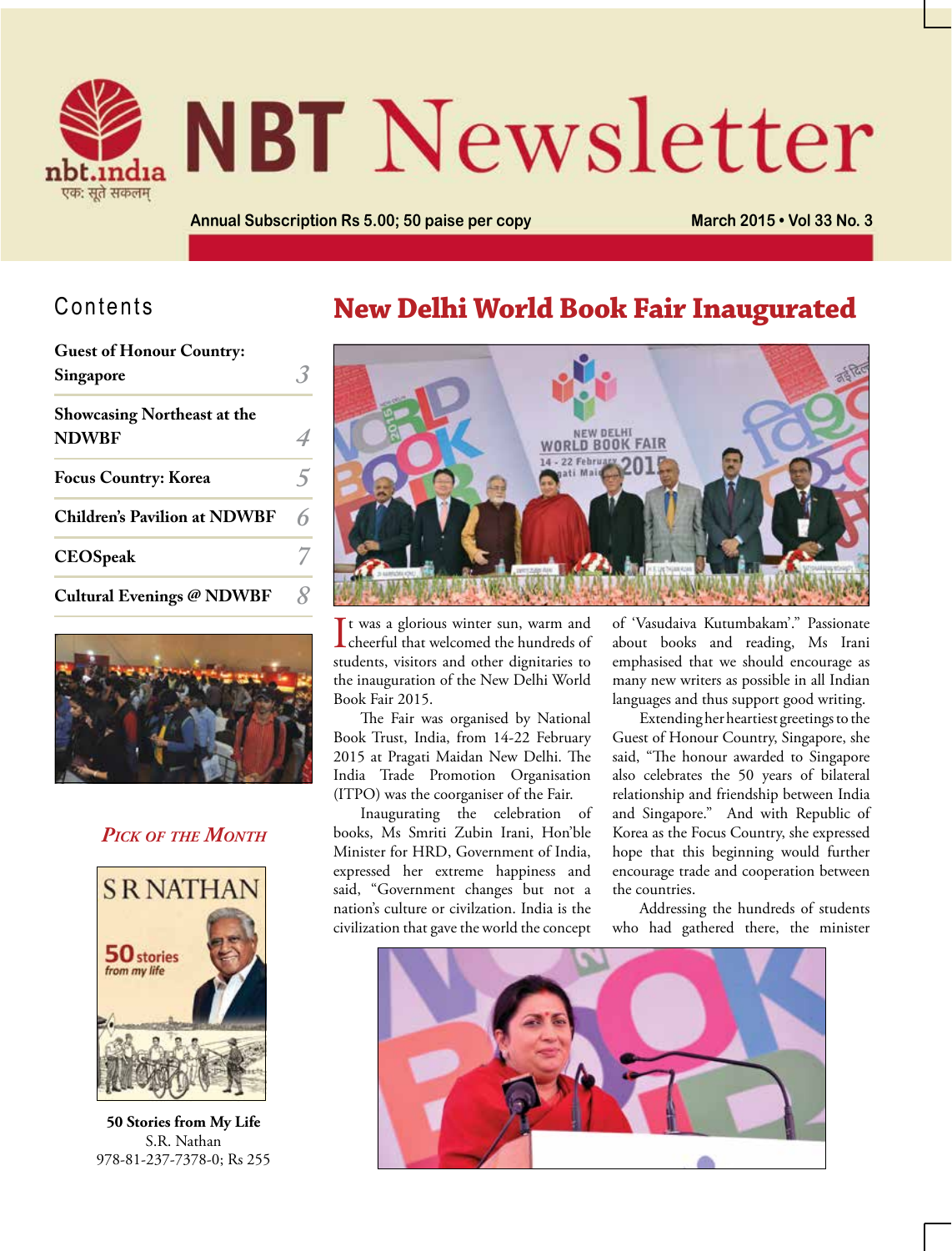



encouraged them to travel widely and announced her Ministry's plans to launch an initiative called 'Shodh Yatri' under which a five-member team of youngsters, a writer and a historian would be set up for travelling to trace their roots, and their findings would be published by the government in the form of a book.

Later, Ms. Irani also inaugurated the Theme Pavilion, Singapore Pavilion and the Korean Pavilion. She also visited the Children's Pavilion.

Shri Narendra Kohli, eminent author and Guest of Honour at the inaugural session, said, "I am not worried about the people who do not read because God did not create all people to read, but am worried for people who want to read but have no access to books." In this context, he said that NBT's efforts were noteworthy in particular to know that it has opened bookshops at Metro stations in Delhi. But he said, "There are hundreds of railway stations where bookshops could be opened and books could be made available to readers." Even at airports, he observed, that only English and foreign books are showcased but there are no books in Indian languages. The minister in her address took note of Kohli's suggestion and assured him that her ministry will approach the Railway and the Civil Aviation ministries to set up such book stalls.

In his brief address, H.E. Lim Thuan Kuan, High Commissioner of Singapore in India, said that Singapore is proud and honoured to be the Guest Country. With both the countries celebrating 50 years of diplomatic relations, it is an appropriate time to strengthen people-to-people linkages between the countries. Speaking on the presentation at the fair, he said, "Though Singapore is a small country and a young nation, there are diverse cultures and very distinct literatures. This is what we are trying to showcase at the Singapore Pavilion."

"South Korea is known for Samsung, LG and Hyundai, but we also have a 1400-year-old connection when a young princess from India came to Korea and married a Korean king," said H.E. Lee Joon-Gyu, Ambassador of Republic of Korea "My dream and objective is to make the peoples of two countries the best of friends," he added. Mr Lee Joon-Gyu observed that "Even though we have had economic and trade relations, but now with Korea as the Focus Country at this fair, the relationship will be more through books and culture."

Describing the present edition of the fair as the biggest, Shri J.S. Deepak, C&MD, ITPO, said that the Fair act as a gateway for new ideas and knowledge.

In his observations, Shri Satyanarayan





Mohanty, Secretary, Higher Education, Ministry of HRD, Government of India, said that the New Delhi World Book Fair is the meeting place of great minds and as well as an opportunity to browse and buy books. He was also happy to note that NBT, India has driven the NDWBF for over four decades making it a major international event today.

Earlier in his address Shri Sethumadhavan, eminent writer and Chairman, NBT, India, said, "NDWBF today attracts participation from across the world. The fair's strength, diversity and its vibrant nature is a contribution of publishers and those associated with the book trade."

Dr M.A. Sikandar, Director, NBT, India, thanked the minister for being with the booklovers despite her busy schedule. He also thanked all the dignitaries and the publishers, stakeholders and media and urged the visitors to make best use of the opportunity.



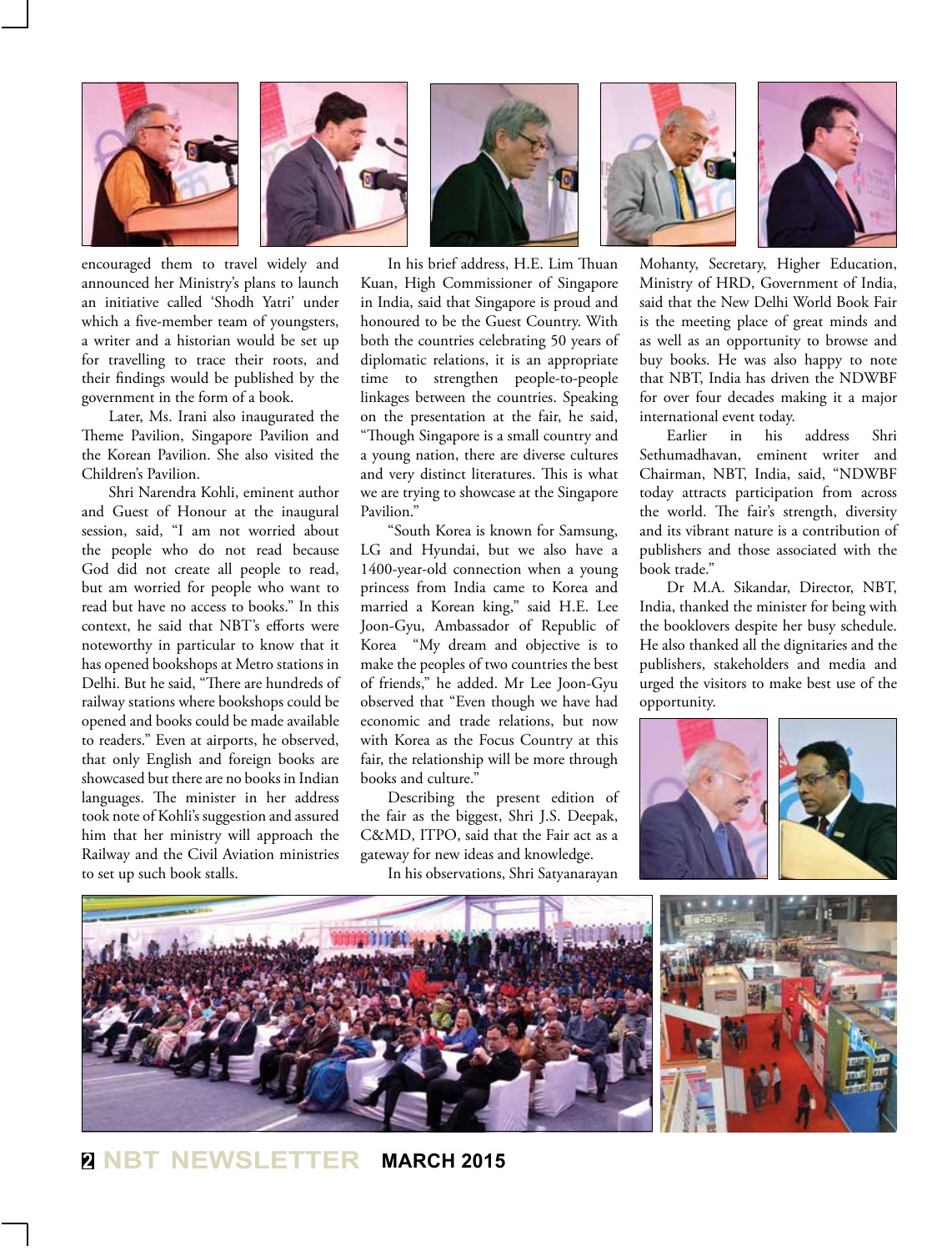## **Guest of Honour Country: Singapore**

 $\Delta_{50}^s$  part of celebrating<br> $\Delta_{50}^s$  years of close and cordial bilateral diplomatic relations, Singapore was the Guest of Honour Country at New Delhi World Book Fair. Supported by the National Arts Council (NAC) and the Media Development Authority (MDA), Singapore, the Guest of Honour status aimed to raise the profile of Singapore in India, and to bring it closer to Indian readers the authors, illustrators, publishers and

other key players involved in Singapore's publishing industry.

The Singapore delegates to the fair participated in various forums, panel discussions, school visits, bookstore events and other literary programmes.

Syed Ali Semait, Executive Committee member, Singapore Book Publishers Association, explained about his organization and said, "The SBPA is the only association in Singapore that represents the book publishing industry. Book publishing in Singapore has grown in strength as a vibrant industry taking on the challenges and opportunities of the era of e-books, digital publishing and new media. At SBPA, we aim to provide its members with information and advice to help them succeed in business both locally and overseas."

"I feel Singapore market is slightly different from Indian market. So books, which we are selling in Singapore might not be equally good for this market. So, I am here to learn more about India and bring customized books for this market," he added.



NG Kah Gay, Project Manager, Ethos Books, said, "I feel New Delhi is like Singapore in many ways in terms of urban literature. The kind of literature that we have produced recently, will appeal to young urban Indian population as well. And we have also brought poetry with us, as I feel poetry has a universal appeal."

While, Anjana Saproo, Publishing Manager (Acquisitions), Marshall Cavendish, Education said that she was happy interacting with Indian readers/ students for the time and shared, "We are happy to see our books being read in India, they are available at Teksons Book Shop, New Delhi. It's our first time, but we are going to come back again."<br>Catherine Khoo. MD.

Catherine Khoo, MD, Janus Education Services Pte Ltd, said "I just love to work with children and the best way to understand about children of any country is to be with them, feel one amongst them and I am doing all this…a lot."

Ernest Tan of Jopaz Academy was happy to introduce his book - *Raising Financially Savvy Kids*, and shared, "Three Big 'S': Spending, Saving, Sharing are the

gist of my book. Other books in the market on how to raise money smart children talks about the two big  $S'$  – saving and spending. What makes my book stand out is that it talks about one more 'S', which is sharing. Besides giving real life stories and money lessons, the book also mentions the importance of sharing money. Bill Gates, Warren Buffet and many other millionaires give back their earning to society. It is important for us to teach

our children to be generous, and cultivate an attitude of giving. Through my book, I hope parents will be able to take away invaluable money lessons and be the role models they wish for their children, because children learn though their parents, whether indirectly, or directly."

Phoon Kok Hwa, Director Projects and Associate Director, Candid Creation Publishing, who is the publisher of the book, shared how money mismanagement can led to dire consequences.

Philip Tatham, publisher, Mansoon Books, added, "It's fascination to be here. I am here to learn more about Indian book trade. I met with many publishers, distributors, literary agents in just two days, I am excited to be here."

Sunita Bhamray, author, was happy to read her stories to Indian children, "Children are same world over, I just need to change names and story remains the same," she said.

The Singapore delegation, which included publishers and writers in Malay, Chinese, Tamil and English, were upbeat about their participation at the NDWBF.



**MARCH 2015 NBT NEWSL**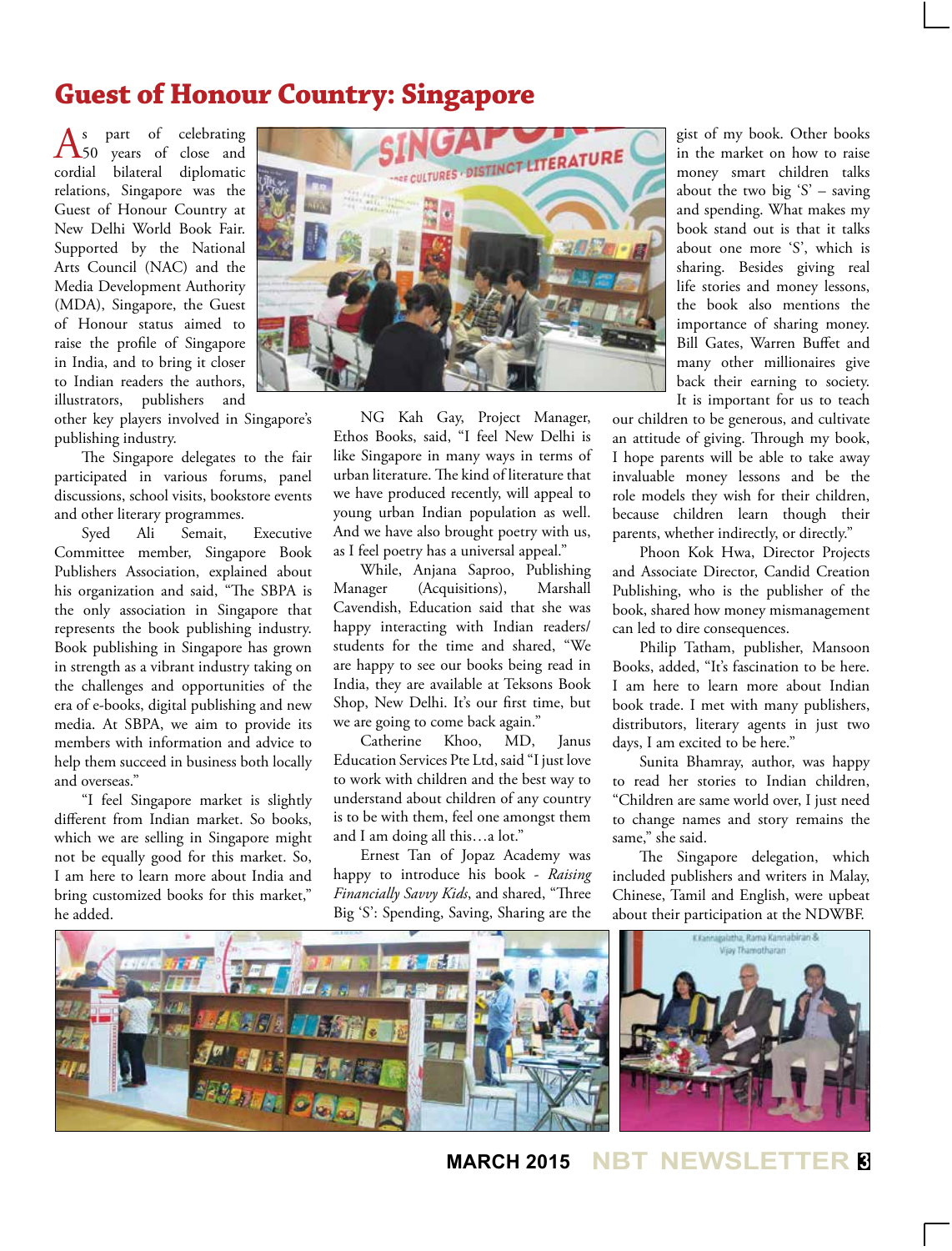#### **Showcasing Northeast at the NDWBF**

The Northeast is not a single entity as is generally portrayed in the popular imagination. It is a land that as much defines diversity as it is in turn defined by it. A diversity that speaks through its people, languages, cultures, cuisine, vibrant traditions of music, art and performances, both oral and written. And today, the emergence of a host of writers and scholars are creating a vivid, exciting and diverse literary landscape.

"We have been inspired by the diversity that the region offers and we have tried as far as possible to reflect this diversity by trying to depict its quintessential aspects," said Deep Saikia, the Project-in-charge and curator of the Theme Pavilion. 'Suryodaya:



Emerging Voices from Northeast', the Theme of New Delhi World Book Fair was an earnest attempt to showcase not only the tradition and culture but also the new writings. The Pavilion was inaugurated by Ms Smriti Zubin Irani, Hon'ble Minister of HRD, Govt. of India. Earlier, Bihu dance performance welcomed the dignitaries to the Pavilion.

The Theme presentation brought together some interesting discussions





and debates on various aspects of its literature and writers, the insider-outsider debate, the history of the region, women's voices, children's literature and cinematic voices of the region. Besides, traditional performances and screening of select

movies from the Northeast as well as conversations with some eminent film makers of the region were also a part of the programme.

Some of the personalities hosted by the Pavilion include Sanjoy Hazarika, Hemanta Jamatia, Sandeep Phukan, Joy Pachuau, Pankaj Thapa, Sanjeeb Kakoty, Nimmi Kurian,

Tilottama Mishra, Preeti Gill, Janice Pariat, Mitra Phukan, Aruni Kashyap, Nirmal Kanti Bhattacharjee, Amrit Jyoti Mahanta, Mamang Dai, Avinuo Kire, Cherrie Chhangte, Arup Kumar Dutta and Santanoo Tamuly.

To give a basic picture of the region the Pavilion put up over 25 illustrated panels. Eight panels informed the basic facts and figures of all the eight states of the region and included details of population,



area, communities and religions. Over 220 languages are spoken in the Northeast and they basically belong to three language families—Tibeto Burman, Indo-Aryan and Austro Asiatic. The details of the languages and their families were a part of a panel on Languages of the Northeast. The Northeast has a very rich heritage of folk and oral traditions. An essential part of the culture, the folklore is also an alternative source of history. Four panels depicting

folklore and oral tradition, folk music, folk dance as well as classical dance forms like Manipuri dance and Sattaria dance were also on display.

One of the most common festivals celebrated in the region is The Harvest



Festival. Known by various names, the Harvest Festival is an occasion when communities come together to celebrate it with dance and music. Some of the performers who showcased their folk and the region's performance traditions include Pabitra Rabha's Dapon Theatre Group, Chokri songs by Testeo sisters, Mangka and her team Laihui, Rida Gatphoh's The Musical Folks and Sattria dance by Guru Bhabananda Barbayan.

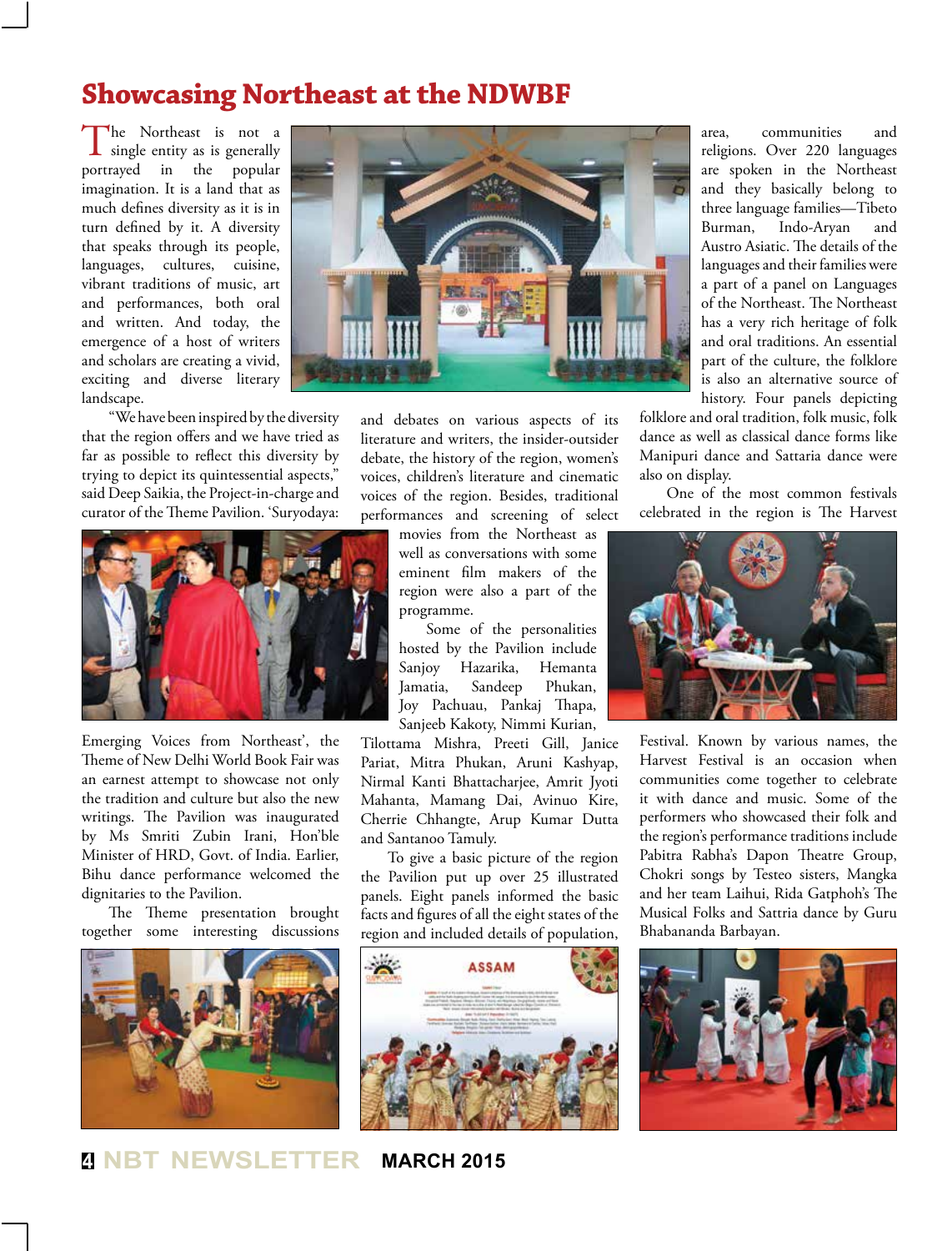

Other panels were on Textiles and weaving traditions, handicrafts and bamboo. The weaving tradition of Northeast is unique in that the attire of each community may seem to have similar weaving patterns but the finished product is a symbolic identity of the respective community. Bamboo is an indispensible part of life in northeast. Inextricably woven in the traditon, culture and cuisine in the Northeast, bamboo sustains 70 per cent of rural workforce of the region.

Among the other aspects of the Northeast that was depicted in the panels were the Sacred Forests and The Living Root Bridges of Meghalaya, Tea from



#### **Focus Country: Korea**

As the Focus Country, South Korea<br>
organised speical programmes to promote a better awareness of the Korean publishing industry and to introduce Korean culture to Indian visitors and international publishers, with the cooperation of Korean Cultural Centre in India and Literature Translation Institute of Korea.

With the main focus on children's

Northeast, Orchids and the Greenest Village in Asia.

Another panel that caught the attention of the visitors was the one on Cinema and Literature. Not much is known or written about films in the Northeast. But films have been made in Gurkhali, Nagamese, Mizo, Bodo, Garo, Jaintia, Khasi, Kokborok, Monpa among others. Some of these films were screened everyday at the Pavilion. The film makers who interacted with the audience included Jahnu Barua, Ahsan Muzid, Santwana Bordoloi, Joseph Pulinthanath, Wanphrang Diengdoh, Prasant Rasaily and Utpal Borpujari.

The Pavilion also showcased about 300 titles written by writers from Northeast as well as books on the region. An annotated catalogue of the books displayed helped the visitors to know more about the writings. Often written in English these are distinct voices that not only echo the tranquility of hills, but also history, conflicts and contemporary issues facing the communities in general. The writers who participated in discussions included





some of the established names but also a host of young and emerging writers.

A special exhibit of works by artists from Northeast curated by Lalit Kala Akademi was also part of the Theme presentation. The artists included Smita Saikia, Shampa Paul, Wahida Ahamed, Mangsatabam Samson, Ruben Tamang, Asha Deb Barma, Hem Khawas, Ramphel Warzari, Thonaojam Robindro Meetai and R.L. Kharnaior.

Hundreds of visitors flocked the Theme Pavilion for the intellectual spread of literary works, performances, workshops and discussions that bring a glimpse of Northeast part of India.



book and manhwa (comics), the Korean Pavilion had around 200 books on various genres like History & Art, Korean Language, Literature, and How-to & General Books. Besides there were curated panels on Korea's ten well-known authors and their works which were a major attraction at the Pavilion. The authors included Kim Young-ha, Shin Kyungsook, Eun Heekyung, Yi Mun-yol, Lee

Seung-U, Kyung-raN, Jo Jung-Rae, Hen Kang, Hwang Son-yong and Hwang Sunmi.

There was a section on books which won the internationally acclaimed Bologna Ragazzi Award for Illustration. An artist of Korean calligraphy demonstrated the nuances of Hangul calligraphy every day which included writing the names of visitors.



**MARCH 2015 NBT NEWSLETTER <sup>5</sup>**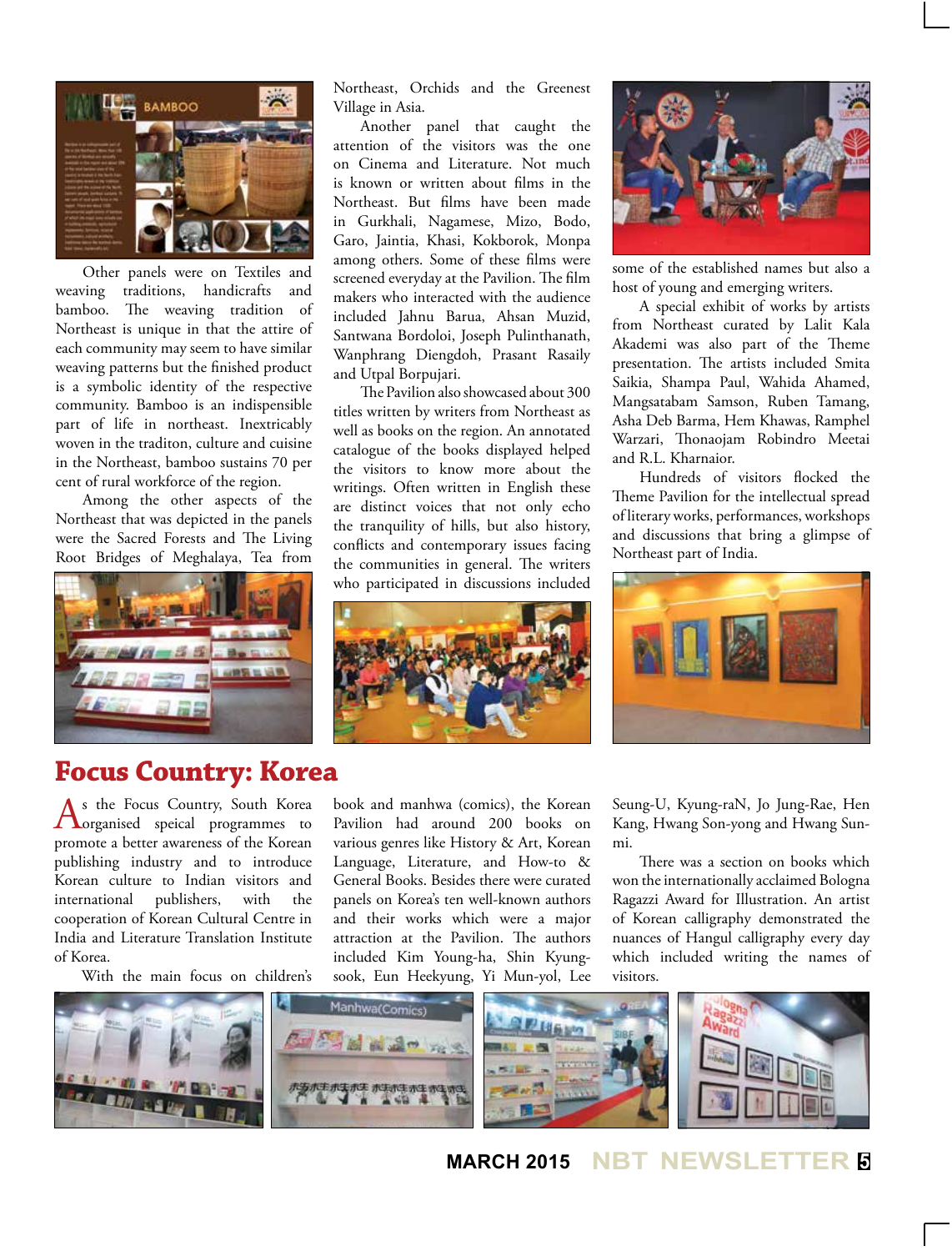#### **Children's Pavilion at the NDWBF**

C I'm delighted to see children,<br>their presence always give their presence always give me happiness and remind me of my childhood. Spending time with children is the best moment for me. Children rejuvenate my spirits," said Shri Upendra Kushwaha, Hon'ble Minister of State for Human Resource Development, while inaugurating the Children's Pavilion at Hall No. 7, Pragati Maidan, New Delhi. He urged children present on the

occasion to read more and more books.

Shri Upendra Kushwaha who spent a while watching performances of the children from various schools of Delhi & NCR appreciated their presentations and also had a photo-session with children present on the occasion.

On this occasion, The NBT Publications, *Rahul and His Dream Bat* and *SR Nathan: 50 Stories of My Life*, a memoir of the former two-term president of Singapore, were released. Mr Lim Thuan Kuan, High Commissioner of Singapore, Shri A Sethumadhavan, Chairman, and

Dr M A Sikandar, Director, NBT were also present. Later, Shri Kushwaha also visited the the Theme Pavilion and Foreign Pavilion.

Children have hidden talents and they need to be explored by adopting various techniques/tools and methods like inculcating reading habit among them and encourage them to participate in collective book reading, workshops on creative writing and illustrating, book reviews, interactive sessions and





meet-the-author sessions etc.

The participation of grown-ups especially the professionals in the field of children's literature is important to learn the psychology of children and other aspects associated with children.

With this objective, National Book Trust, India through its dedicated wing especially for children the National Centre for Children's Literature (NCCL), put up a Children's Pavilion at the New Delhi World Book Fair and hosted a number of activities for children.

Thousands of school children



participated with great enthusiasm and gusto in the various activities at the Pavilion. Among the activities include workshops on cartoon & comics, mask making, illustrations; interface with Indian and Iranian illustrators; book launches, plays and skits; puppet shows, storytelling and story writing sessions; interactions with authors; folk music and dance performances

as well as panel discussions.

The Children's Pavilion paid tribute to Shri R.K. Laxman, well-known cartoonist, at the Cartoon & Comics Corner. His works on 'Common Man' and illustrations from the famous book Swami and Friends, written by his brother and noted writer R.K. Narayan, were on display.

At the Cartoon and Comics Corner, a series of 'Grassroot Comics' were also displayed. These comic strips were developed in a 3-day workshop organised in different parts of the country by an NGO World Comics India in which people belonging to different strata of the

> society participated including homeless people, students, teachers, villagers, women among others. Through comics, people express their views and bring to light their social issues and challenges they face. These comics strips are tools of communication for common people and help raise issues that are usually ignored by mainstream media. It is a non-threatening media and the concept has spread to many countries like Sri Lanka, Pakistan, Nepal, etc.

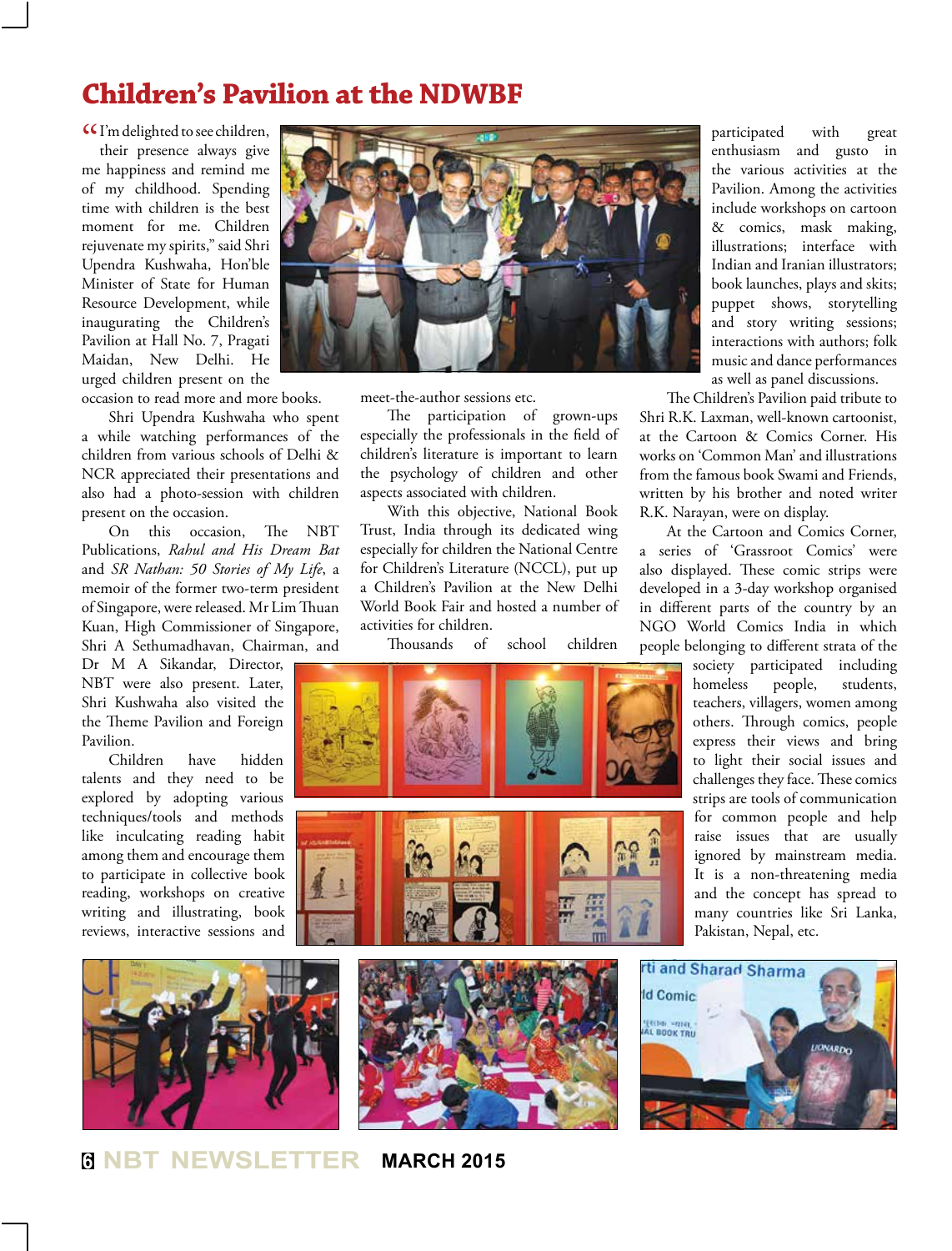

The Children's Pavilion also had an exclusive desk of NCCL Library to inform visitors on one of the largest research and reference library on children's literature in the country. The NCCL library, a part

#### **CEOSpeak**

CEOs from the world of publishing and communication held out the view that while digital publishing is a great opportunity, print will not perish. In fact, the print medium will continue to grow and both will co-exist. This was expressed at the programme CEOSpeak - Over Chairman's Breakfast 2015, organized by the National Book Trust, India with FICCI. Over 130 CEOs from the publishing community participated at the programme held at Hotel Ashok, New Delhi on the sidelines of the New Delhi World Book Fair.

The Indian publishing market is estimated between Rs 12,000 - 15,000 crore; India ranks 3rd in the world in English language publishing after USA and UK, the market is growing at 20% CAGR and over 100,000 titles are published per year.

The way forward suggested was implementation of the National Book Promotion Policy, which aims at promoting books to all segments of the society even in the remotest corners, creation of National IP Policy, a robust framework for protection of digital assets (DRM), creation/rejuvenation of libraries, grant "Industry Status" to the publishing sector, establish institutes to

of NBT India, has a collection of about 15,000 books on children's literature in about 45 languages including 28 foreign langauges. The Library is connected with 5000 libraries of DELNET and the database can be accessed online at NBT website www.nbtindia.gov.in . The Library also holds events for children and organise group visits for school children.

Among the major writers and illustrators who took part in the activities in the Pavilion include Manoj Das, Subhadra Sengupta, Madhu Pant, Aabid Surti, Sharad Sharma, Tanmaya Tyagi, Manisha Chaudhry, Usha Venkataraman,



Tapas Guha, Lt. Gen. Dr. B.S. Malik and Brig. T.P.S. Chaudhry.

In short, Children's Pavilion at the Fair was not only for children, but also for parents, teachers, writers and publishers.



impart management & technical courses in publishing studies and leverage technology to reach out to readers in remote areas, while retaining the time tested strengths of publishing and distribution of books.

It was noted that the converged digital domain and Intellectual Property is characterized by passive online consumers becoming active 'prosumers'(producerconsumers) driven by convergence; social media is driving new disruptive business models but it also raises complex questions in the context of IP protection.

It was also contemplated to bring Indian language publishers to mainstream publishing. Speakers expressed their concerns about the absence of even ISBN by some small Indian language publishers. The representatives from the Government said that they are working towards creation

of a conducive policy framework for the publishing sector to flourish.

The CEOs who shared their perspectives and made industry presentations at the CEOSpeak included Mr. A Sethumadhavan, Chairman, NBT India; Mr. Virat Bhatia, President – IEA, South Asia, AT&T Communication Services India Pvt. Ltd. & Chair, FICCI Committee on Communication and Digital Economy; Mr. Ameet Datta, partner, Saikrishna & Associates; Mr. Kim Kum-pyoung, Director, Korean Cultural Centre, New Delhi; Ms. Kathy Lal, CEO, National Arts Council, Singapore; Dr. M.A. Sikandar, Director, NBT, India; Mr. Rohit Kumar, Advisor, Reed Elsevier Pvt. Ltd; Ms. Karthika V.K., Chief Editor, HarperCollins Publishers, India; and Mr. Bhanu Potta, advisor, World Reader.



**MARCH 2015 NBT NEWSLETTER <sup>7</sup>**